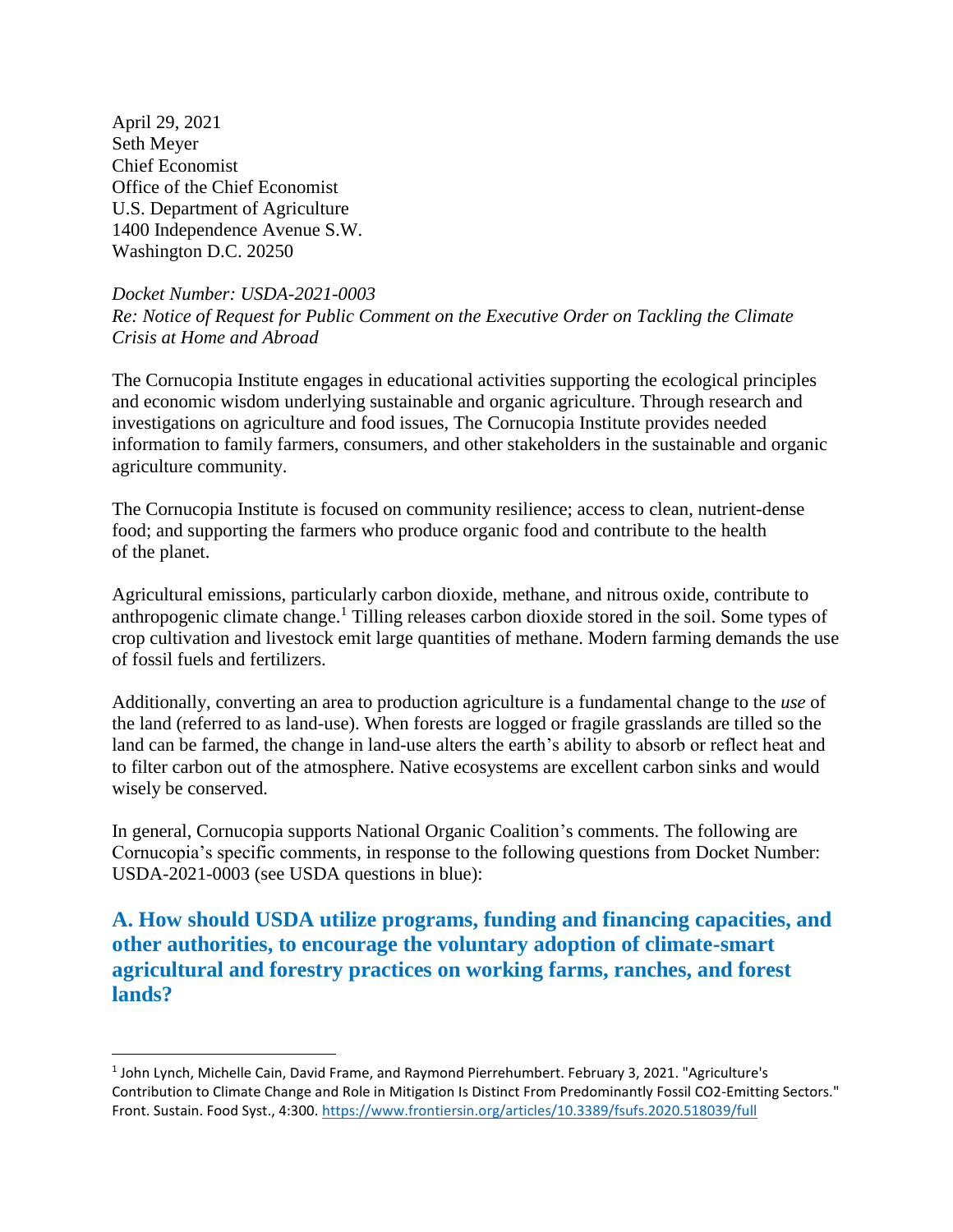## **1. How can USDA leverage existing policies and programs to encourage voluntary adoption of agricultural practices that sequester carbon, reduce greenhouse gas emissions, and ensure resiliency to climate change?**

### **1. The Certified Organic label is an existing USDA program that encourages voluntary adoption of agricultural practices that sequester carbon, reduce greenhouse gas emissions, and ensure resiliency to climate change.**

Organic agriculture presents an opportunity to mitigate climate change while creating economic, environmental, and health benefits for all food system participants. If seriously invested in climate change mitigation, the USDA should focus on improving and creating programs that encourage conventional farmers to convert their acreages to organic production.

The definition of "organic production" at 7 CFR § 205.2 specifies that production system practices "…foster cycling of resources, promote ecological balance, and conserve biodiversity."<sup>2</sup> The organic label is unique because it's a voluntary program within the federal regulatory control. New and developing science shows that organic agriculture provides many inherent benefits to climate concerns, especially when compared to conventional, chemically dependent farming.

Baseline organic regulations require organic crop producers to:

- a. Select and implement tillage and cultivation practices that maintain or improve the physical, chemical, and biological condition of soil and minimize soil erosion.<sup>3</sup>
- b. Manage crop nutrients and soil fertility through rotations, cover crops, and the application of plant and animal materials.<sup>4</sup> Raw animal manure must be composted (which limits emissions and nutrient pollution from manure).
- c. Manage plant and animal materials to maintain or improve soil organic matter content in a manner that does not contribute to contamination of crops, soil, or water.<sup>5</sup>
- d. Not use synthetic fertilizers or sewage sludge.<sup>6</sup>
- e. Employ cultural practices that enhance crop health, including the selection of plant species and varieties with regard to suitability to site-specific conditions and resistance to prevalent pests, weeds, and diseases.<sup>7</sup>
- f. Implement a crop rotation including, but not limited to, sod, cover crops, green manure crops, and catch crops to improve soil organic matter and to manage plant nutrients and pests.<sup>8</sup>

<sup>&</sup>lt;sup>2</sup> 7 CFR § 205.2. Organic production. A production system that is managed in accordance with the Act and regulations in this part to respond to site-specific conditions by integrating cultural, biological, and mechanical practices that foster cycling of resources, promote ecological balance, and conserve biodiversity.

 $3$  7 CFR § 205.203(a)

<sup>4</sup> 7 CFR § 205.203(b)

<sup>5</sup> 7 CFR § 205.203(c)

<sup>6</sup> 7 CFR § 205.203(d)

 $77$  CFR § 205.206(a)(3)

<sup>8</sup> 7 CFR § 205.205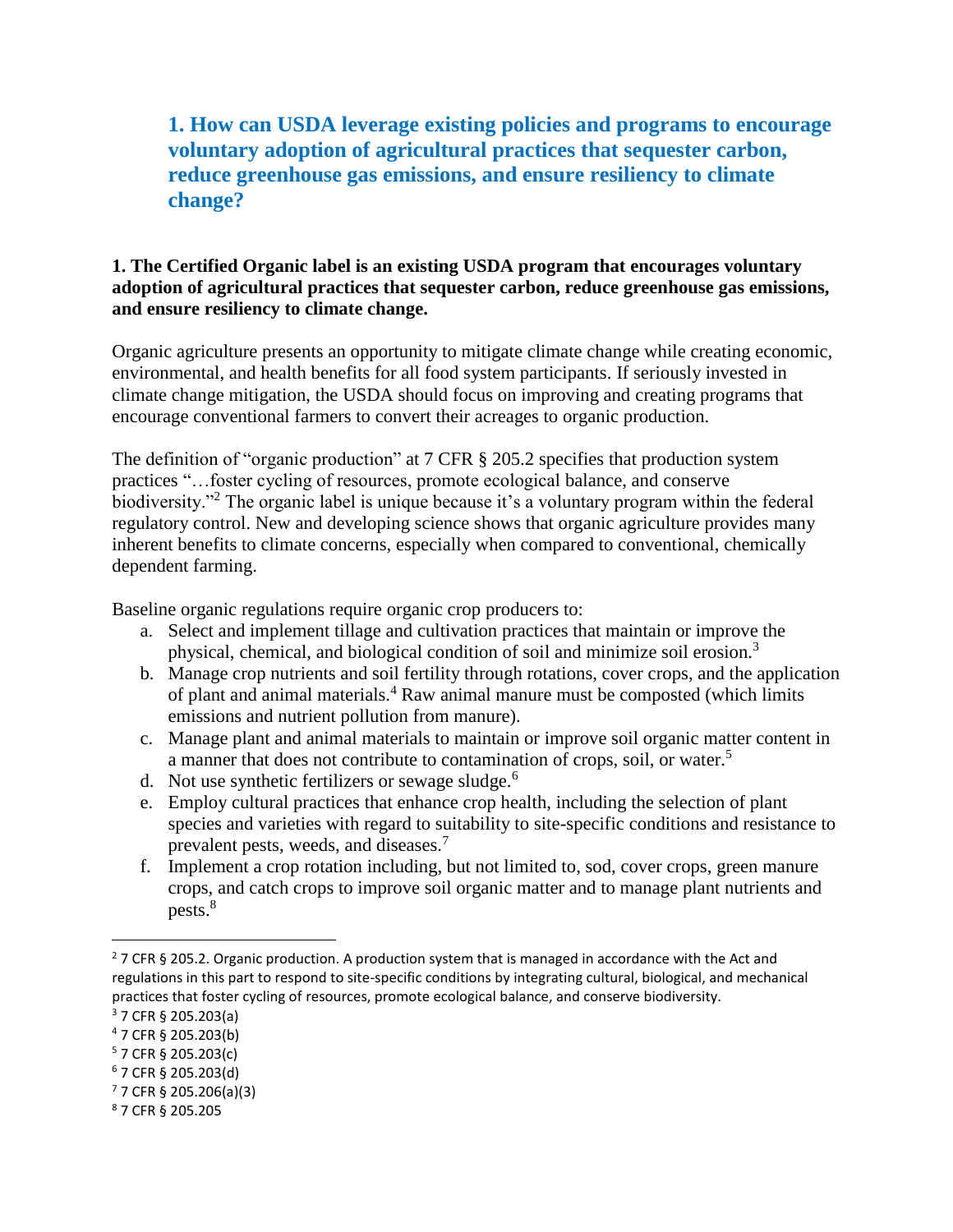The above regulatory basis for crop production includes multiple practices that are beneficial for climate health. Cover-cropping is of particular value to climate health, $9$  and is required by existing organic regulations. Organic farmers must adopt an Organic Systems Plan that details the practices they will use to protect and enhance natural resources.

The organic rules and regulations also establish a baseline for organic livestock. In contrast with industrialized livestock confinement operations that are well-known polluters of soil, water, and air, organic livestock are generally afforded access to the outdoors.

Organic livestock producers are required to:

- a. Provide pasture access and meet a level of minimum grazing standards when they raise ruminant livestock. 10
- b. Manage manure carefully so that it does not contribute to the contamination of crops, soil, or water and optimizes recycling of nutrients. Pastures and other outdoor access areas must also be managed in a manner that does not put soil or water quality at risk.<sup>11</sup>
- c. Prevent continuous total confinement of ruminants in yards, feeding pads, and feedlots.<sup>12</sup>
- d. Provide livestock feed that is also certified organic (meaning pastures and any additional feed must also meet the organic standards, prohibiting synthetic fertilizer and chemical usage). $13$

Supporting current organic farmers and helping farmers transition to organic is good climate policy. The Food and Agriculture Organization of the United Nations (FAO) has released [Organic Foods: Are They Safer?](http://www.fao.org/3/cb2870en/cb2870en.pdf) This report discusses organic agriculture and its ecological roles in sustaining farming practices and protecting the environment, as well as its economic impacts.

## *A. Organic production immediately produces fewer emissions than conventional agriculture.*

Agricultural practices contribute considerably to emissions of greenhouse gases (GHG) emissions. Organic crops have an immediate benefit of 30% fewer GHG emissions when compared to conventional systems<sup>14</sup>, primarily because synthetic fertilizers are prohibited by the organic regulations.

## *B. Improving soil health is a precept of organic production and is necessary for climate health in agriculture.*

<https://www.sciencedirect.com/science/article/abs/pii/S0038071720300328>

<sup>9</sup> Jinshi Jian, Xuan Du, Mark S. Reiter, Ryan D. Stewart. 2020. "A meta-analysis of global cropland soil carbon changes due to cover cropping." Soil Biology and Biochemistry, 143.

<sup>10</sup> 7 CFR § 205.240 Pasture practice standard.

<sup>11</sup> 7 CFR § 205.239(e)

<sup>12</sup> 7 CFR § 205.239(a)(1)

<sup>13</sup> 7 CFR § 205.237 - Livestock feed.

<sup>&</sup>lt;sup>14</sup> Eduardo Aguilera, Gloria Guzmán & Antonio Alonso. 2015. "Greenhouse gas emissions from conventional and organic cropping systems in Spain. I. Herbaceous crops." Agronomy for Sustainable Development 35:713–724. <https://link.springer.com/article/10.1007/s13593-014-0267-9>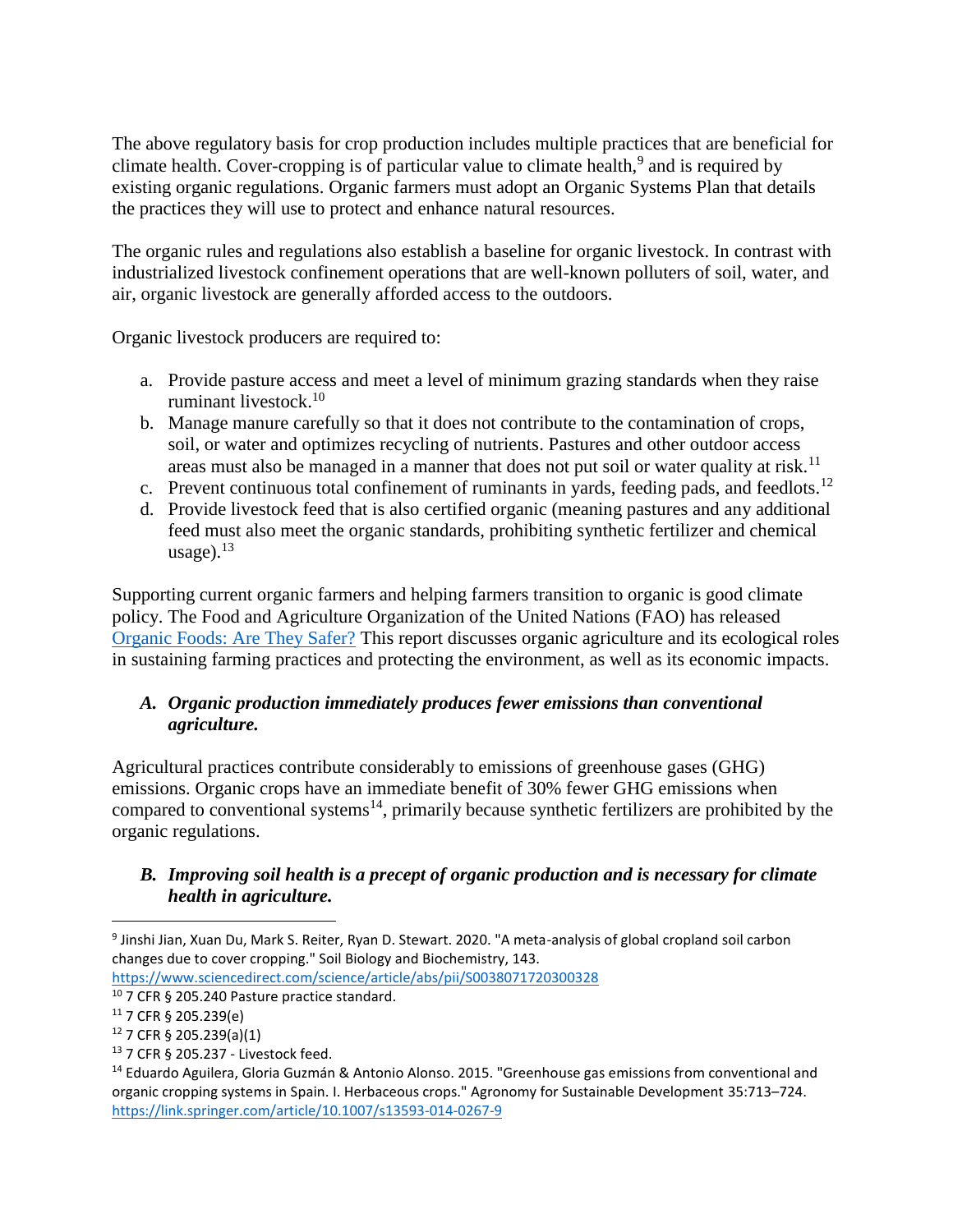Soil health is central to agricultural sustainability and a key factor in climate change mitigation and climate resilience. 15

Currently, soil is under threat by the use of conventional chemicals, mono-cropping, and damaging cultivation practices including excessive tilling. Climate change itself is a threat to soil health. Extended periods of drought interspersed with high rainfall, characteristic of climate change, contribute to the erosion of topsoil, and unpredictable weather and temperatures make farming more complex.

Generally, improving soil quality counteracts climate change by pulling carbon out of the atmosphere. This is similar to how native ecosystems, including prairies and forests, act as carbon sinks in nature. Microbial communities in soil also stimulate plant growth and increase their resistance to various abiotic and biotic stresses. Many of the above requirements of organic cropping and livestock management improve soil quality.

Agricultural intensification leads to ecosystem degradation and loss of productivity due to harm to the soil microbiome. Because soil microbial health is linked to the accumulation of soil organic matter and carbon sequestration in soils, it is important to avoid chemical inputs that disrupt soil health.

Synthetic fertilizers and pesticides disrupt and often harm soil health.<sup>16,17</sup> Pesticides reliably infiltrate the soil or water affecting non-target organisms. Pesticides can damage soil biomass and microorganisms such as bacteria, fungi, and earthworms. Synthetic fertilizers also limit the functioning of soil ecosystems.<sup>18</sup> When a soil ecosystem is unhealthy it provides fewer ecosystem services and decreases yields. Farmers using these synthetic inputs must continue to use high nitrogen synthetic fertilizers—all of which contribute to GHG emissions—to keep good yields. However, soils dependent on chemical applications for fertility and pest control are not resilient, increasing the risk to crops during times of drought and other weather events.

<sup>15</sup> Dubey, A., Malla, M.A., Khan, F. et al. 2019. "Soil microbiome: a key player for conservation of soil health under changing climate." Biodivers Conserv 28, 2405–2429[. https://doi.org/10.1007/s10531-019-01760-5.](https://doi.org/10.1007/s10531-019-01760-5) <https://link.springer.com/article/10.1007/s10531-019-01760-5>

<sup>16</sup> *See* Richard Schiffman. May 3, 2017. "Why It's Time to Stop Punishing Our Soils with Fertilizers." Environment 360, Yale School of the Environment. [https://e360.yale.edu/features/why-its-time-to-stop-punishing-our-soils](https://e360.yale.edu/features/why-its-time-to-stop-punishing-our-soils-with-fertilizers-and-chemicals)[with-fertilizers-and-chemicals](https://e360.yale.edu/features/why-its-time-to-stop-punishing-our-soils-with-fertilizers-and-chemicals)

<sup>17</sup> *See* Sachchidanand Tripathi, Pratap Srivastava, Rajkumari S. Devi, Rahul Bhadouria. 2020. "Chapter 2 - Influence of synthetic fertilizers and pesticides on soil health and soil microbiology." Agrochemicals Detection, Treatment and Remediation, Pages 25-54. ISBN 9780081030172.

<https://www.sciencedirect.com/science/article/pii/B9780081030172000027>

<sup>&</sup>lt;sup>18</sup> Bai, Yong-Chao et al. May 8, 2020. "Soil Chemical and Microbiological Properties Are Changed by Long-Term Chemical Fertilizers That Limit Ecosystem Functioning." Microorganisms, 8,5:694. doi:10.3390/microorganisms8050694[. https://www.ncbi.nlm.nih.gov/pmc/articles/PMC7285516/](https://www.ncbi.nlm.nih.gov/pmc/articles/PMC7285516/)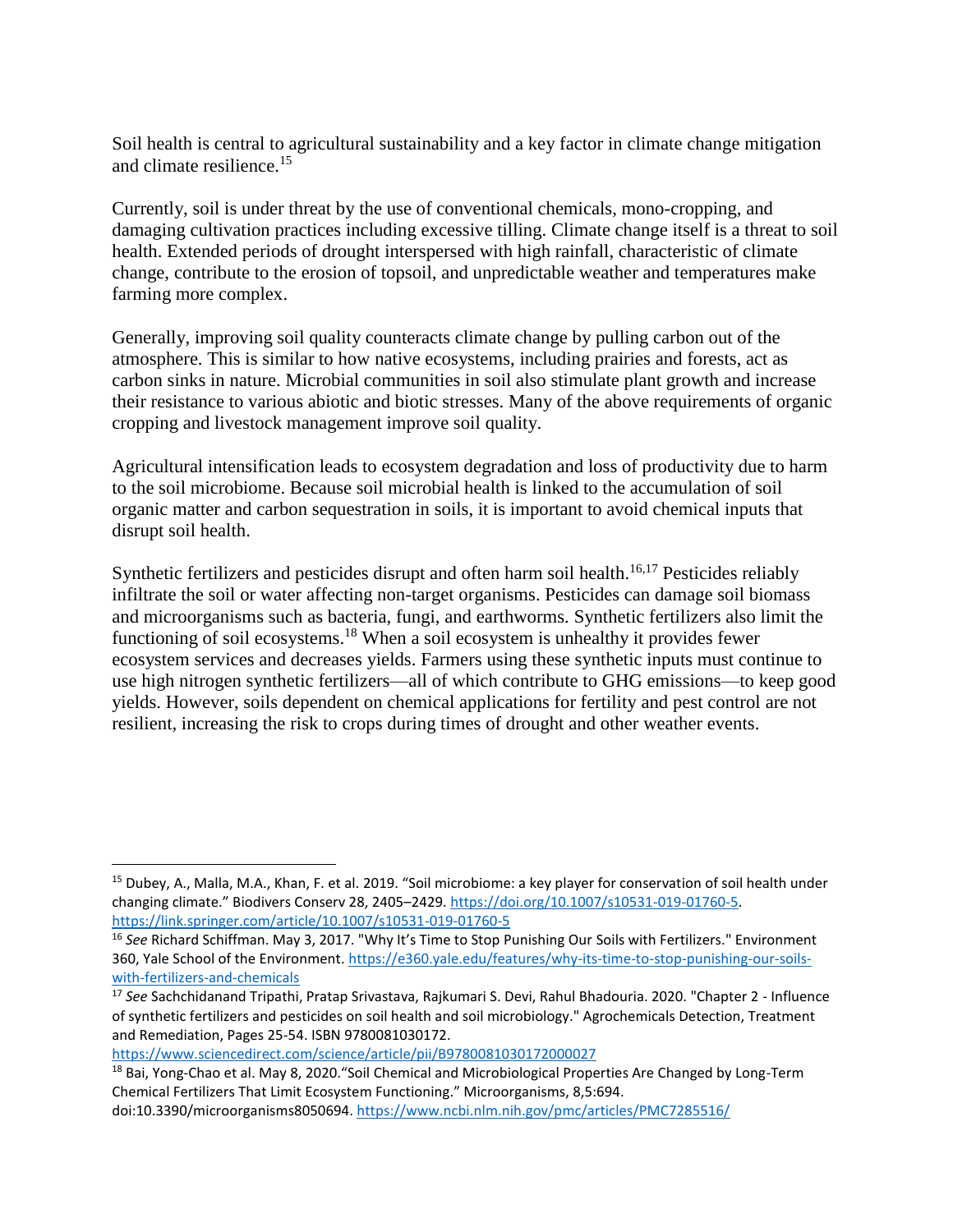In contrast, research shows that farming with organic practices increases richness and vibrancy of the soil microbiota when compared with conventionally managed soils.<sup>19, 20</sup> This benefit to soil health also translates to improved carbon storage, better water and nutrient retention, and improved resilience to disease and weather changes.

Organic farmers should be rewarded for the public service of improving depleted, poorly used land.

## *C. Soil organic carbon is generally increased by practices required by organic producers.*

Intensive agriculture has been linked to declining soil fertility and is a known source of GHG emissions. Soil health practices, including reduced tillage, use of cover crops and organic amendments, and perennial crop production, have the potential to build and maintain soil organic carbon levels, which can help reduce carbon dioxide levels in the atmosphere.

Improving soil health should be a goal of any climate-smart practice. Organic practices can both reduce fossil fuel use and provide carbon sequestration in the soil through increased soil organic carbon (SOC). Soil carbon storage is only one of many vital ecosystem services healthy soil provides to the public. Healthy soils offer agricultural resilience in the face of unpredictable weather patterns that will become commonplace with climate change.

Cover cropping, a practice required by the organic regulations, is the most direct way to build beneficial soil organic matter on-farm.<sup>21</sup> In fact, cover cropping is even more effective in building soil organic carbon than no-till systems that still use synthetic fertilizers and pesticides.

Organic soils generally perform better than conventionally managed soils. One study found that on average, organic farms have 44% higher levels of humic acid, 13% more soil organic matter, and 26% greater potential for long-term carbon storage. $^{22}$ 

In one long-term US study, the highest levels of soil organic matter occurred on pastures being lightly grazed with livestock without any tilling (so as to avoid overgrazing and most likely to mimic wild prairie ecosystems). These grazing systems are common in the organic industry because pasturing is required by the regulations. Diversified vegetable and/or crop farms, most

<sup>&</sup>lt;sup>19</sup> Hartmann, M., Frey, B., Mayer, J. et al. 2015. "Distinct soil microbial diversity under long-term organic and conventional farming." ISME J 9, 1177–1194. [https://doi.org/10.1038/ismej.2014.210.](https://doi.org/10.1038/ismej.2014.210) <https://www.nature.com/articles/ismej2014210>

<sup>&</sup>lt;sup>20</sup> Rodale Institute Website. 2021. "FARMING SYSTEMS TRIAL." Accessed 2/26/2021.

https://rodaleinstitute.org/science/farming-systems-trial/

 $^{21}$  Jinshi Jian, Xuan Du, Mark S. Reiter, Ryan D. Stewart. 2020. "A meta-analysis of global cropland soil carbon changes due to cover cropping." Soil Biology and Biochemistry, 143. <https://www.sciencedirect.com/science/article/abs/pii/S0038071720300328>

<sup>&</sup>lt;sup>22</sup> Elham A.Ghabbour, et al. 2017. National Comparison of the Total and Sequestered Organic Matter Contents of Conventional and Organic Farm Soils." Advances in Agronomy, 146: 1-35. DOI: 10.1016/bs.agron.2017.07.003. [https://www.sciencedirect.com/science/article/pii/S0065211317300676#:~:text=Using%20data%20from%20the%](https://www.sciencedirect.com/science/article/pii/S0065211317300676#:~:text=Using%20data%20from%20the%20National,organic%20samples%20(mean%208.33)) [20National,organic%20samples%20\(mean%208.33\).](https://www.sciencedirect.com/science/article/pii/S0065211317300676#:~:text=Using%20data%20from%20the%20National,organic%20samples%20(mean%208.33))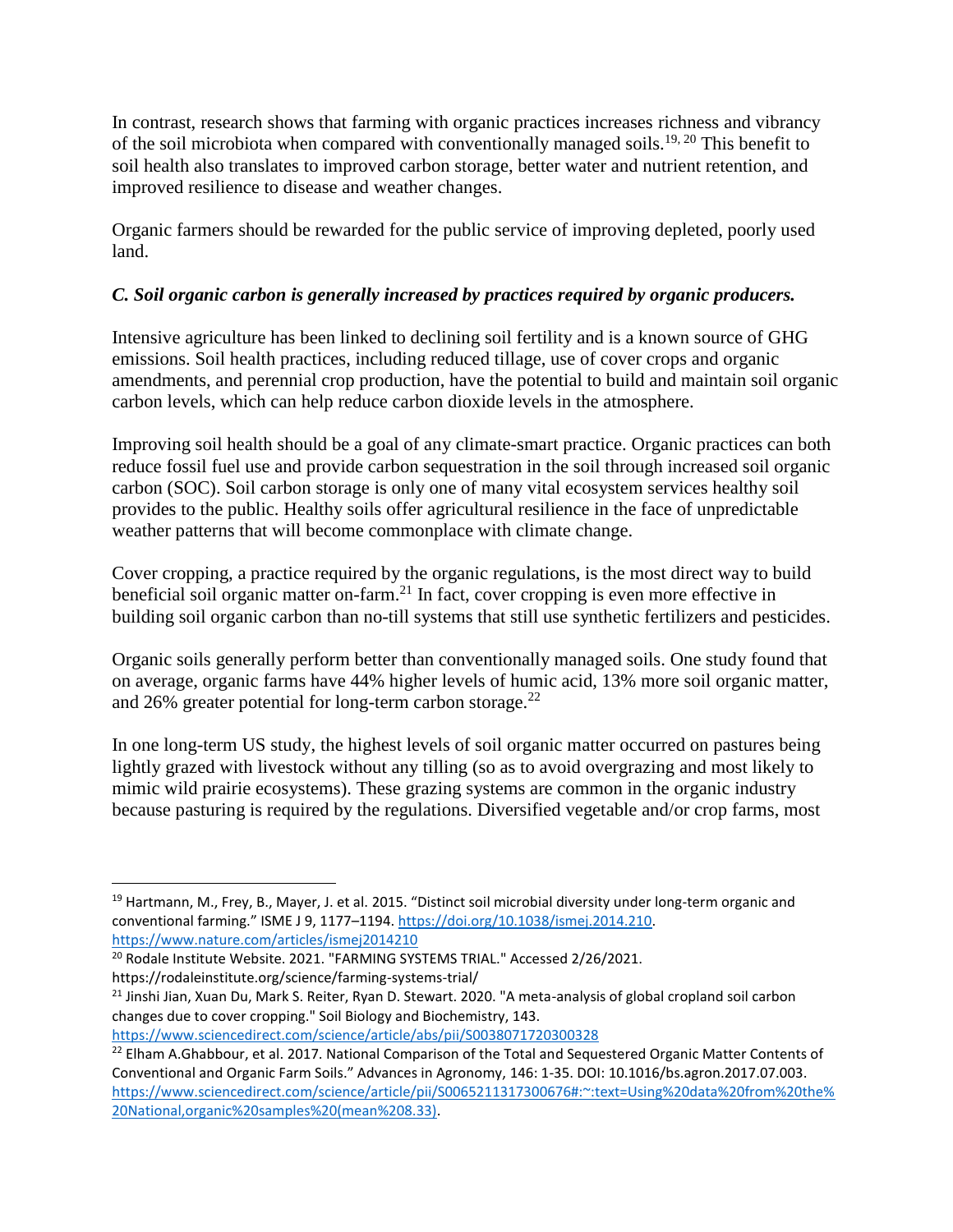of which were organic, obtained the second highest level of soil organic matter.<sup>23</sup> In every respect, monocultures perform poorly.

Carbon sequestration in agriculture must not be overstated, however. Agricultural soils are volatile and the carbon cycle is dynamic rather than static. Simply expressed, crop harvesting removes carbon from the cycle. Instead, the focus should be on promoting climate resilience in all levels of food production. Climate resilience in agriculture requires healthful, vibrant soils and healthful watersheds—which are precepts of organic agriculture.

## *D. Authentic organic farming provides other benefits to climate resilience.*

Small, diverse farms tend to be more climate-friendly due to their use of hand labor and a focus on local sales. Preserved on-farm wildlife habitats and responsible management of pastures for grazing livestock serve as carbon sinks and habitat for stressed wildlife. On a macro scale, the synthesis of fertilizers and pesticides is energy-intensive and a huge source of climate pollution that is rarely acknowledged by conventional agriculture proponents.

Organic farming also supports biodiversity, which benefits climate resilience. The Organic Food Production Act's (OFPA) Preamble to the Final Rule establishing the National Organic Program states: "[t]he use of 'conserve' [in the definition of organic production] establishes that the producer must initiate practices to support biodiversity and *avoid, to the extent practicable, any activities that would diminish it*. Compliance with the requirement to conserve biodiversity requires that a producer incorporate practices in his or her organic system plan that are *beneficial to biodiversity* on his or her operation" [emphasis added].<sup>24</sup>

The conservation, management, and restoration of biodiversity is critical for ecosystem health and climate change mitigation. Fully functioning ecosystems provide "ecosystem services," including but not limited to carbon sequestration, water filtration, flood control, and habitat for beneficial pollinators.

## **2. The USDA should** *improve* **existing strategies by closing loopholes, improving standards, and providing incentives to farmers that are already participating in or transitioning to climate smart agriculture.**

To encourage voluntary adoption of climate-smart agriculture the USDA must create viable incentives for existing programs. In addition, loopholes that create counterproductive climate policy must be closed in existing programs, including the USDA organic program.

<sup>&</sup>lt;sup>23</sup> Results from ongoing research by NY Soil Health Workgroup, which is currently led by Joseph Amsili from Cornell University's New York Soil Health Initiative. Research is ongoing, but current data can be found here: Joseph Amsili, Harold van Es, Robert Schindelbeck, Kirsten Kurtz, David Wolfe, and Galia

Barshad. September, 2020. "CHARACTERIZATION OF SOIL HEALTH IN NEW YORK STATE." [https://cpb-us](https://cpb-us-e1.wpmucdn.com/blogs.cornell.edu/dist/6/7573/files/2018/04/Characterization-of-Soil-Health-in-New-York-State-Technical-Report.pdf)[e1.wpmucdn.com/blogs.cornell.edu/dist/6/7573/files/2018/04/Characterization-of-Soil-Health-in-New-York-State-](https://cpb-us-e1.wpmucdn.com/blogs.cornell.edu/dist/6/7573/files/2018/04/Characterization-of-Soil-Health-in-New-York-State-Technical-Report.pdf)[Technical-Report.pdf](https://cpb-us-e1.wpmucdn.com/blogs.cornell.edu/dist/6/7573/files/2018/04/Characterization-of-Soil-Health-in-New-York-State-Technical-Report.pdf)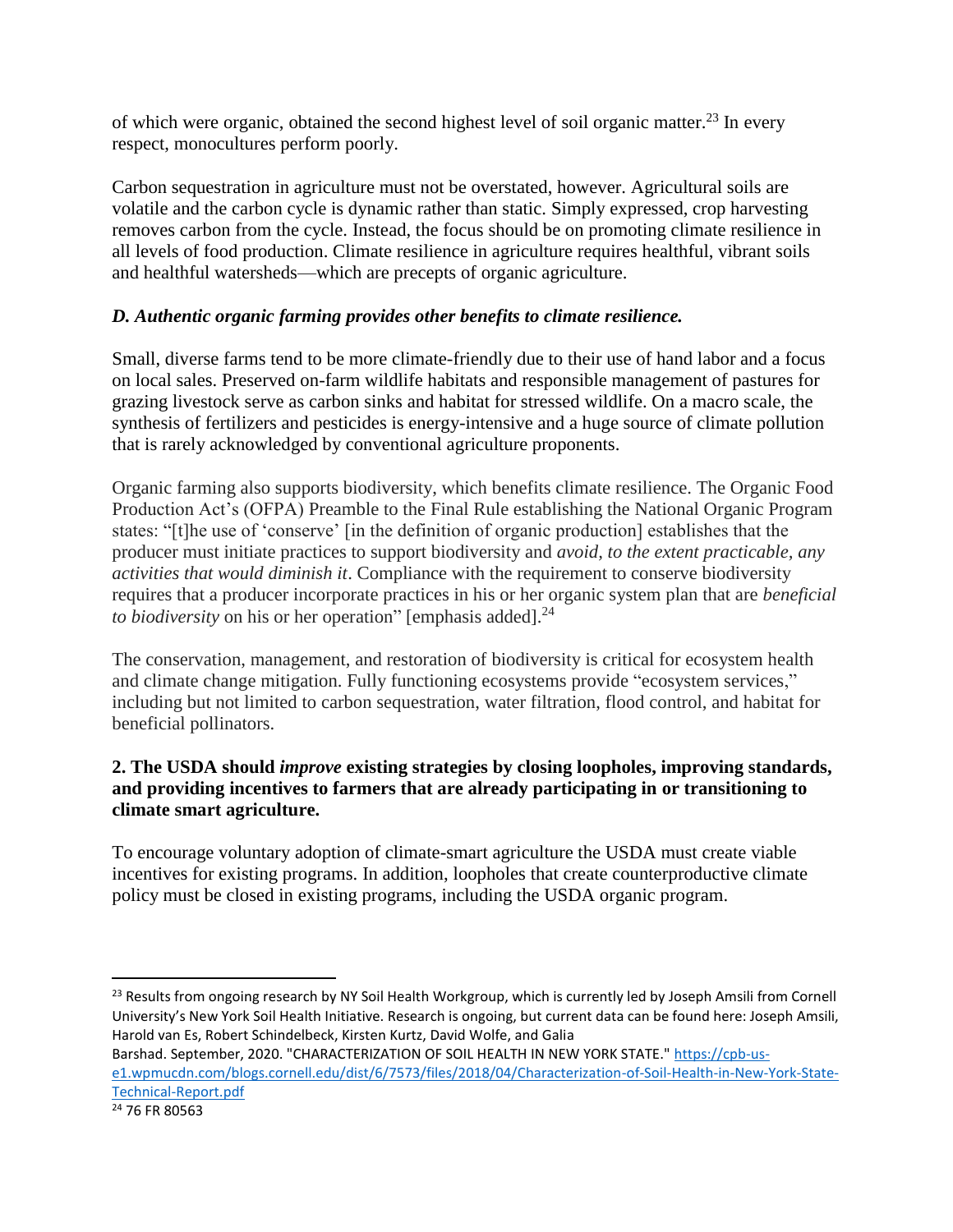### *A. The USDA should support and increase funding for existing programs that synergize with organic agriculture and otherwise encourage climate-smart agriculture.*

Cornucopia supports improving and increasing funding to existing USDA conservation programs. Farmers who are performing genuine soil health, carbon sequestration, and land stewardship practices that provide further ecosystem services should be rewarded for their efforts. In addition, farmers transitioning to these practices should be incentivized through existing and new programs.

Cornucopia specifically supports these existing programs:

- Environmental Quality Incentives Program (EQIP),
- Conservation Stewardship Program (CSP)
- Conservation Reserve Program (CRP)
- Agricultural Conservation Easement Program (ACEP), and
- The National Institute of Food and Agriculture's Sustainable Agriculture Program

Cornucopia also supports the Agricultural Resilience Act in the House and the Climate Stewardship Act in the Senate, 2021. We would also support the re-authorization of the Conservation Security Program (insofar as its benefits are not covered by the Conservation Stewardship Program).

#### *B. Loopholes within the USDA organic program must be closed to maximize the climate benefits of the program.*

Loopholes created or allowed within the USDA organic program have caused schisms within the industry. Consistency is required by OFPA, and the following areas within the existing rules are inconsistent with what is otherwise climate-smart agriculture:

- **i. Soilless production does not contribute to climate mitigation.** Soilless production, including "organic" hydroponic and container production, does not provide ecosystem services. While hydroponic and container-growing agriculture has its place in the food system, soilless production does not contribute to soil health, improving biodiversity, or other ecosystem services that support climate resilience. Despite law that mandates soilfertility requirements for organic crop producers, hydroponic and container-based operations continue to carry the USDA organic seal.
- **ii. Native ecosystems must be protected to maintain climate resilience.** Native ecosystems such as wild prairie, old-growth forest, and native wetlands provide more robust ecosystem services than is possible on any agricultural land. Unfortunately, these ecosystems are fragile and rapidly disappearing on a global scale. Currently, there is a perverse incentive within the organic rules and regulations: Because prohibited chemicals have not been applied to the land in question, native ecosystems can be immediately put into organic production, without the customary three-year transition period. In 2018, the National Organic Standards Board (NOSB) recommended adding regulatory language that would require farmers pursuing organic certification for a site that qualifies as a native ecosystem to wait 10 years from the time the land is first converted to agriculture. Cornucopia continues to urge the USDA to enact that recommendation.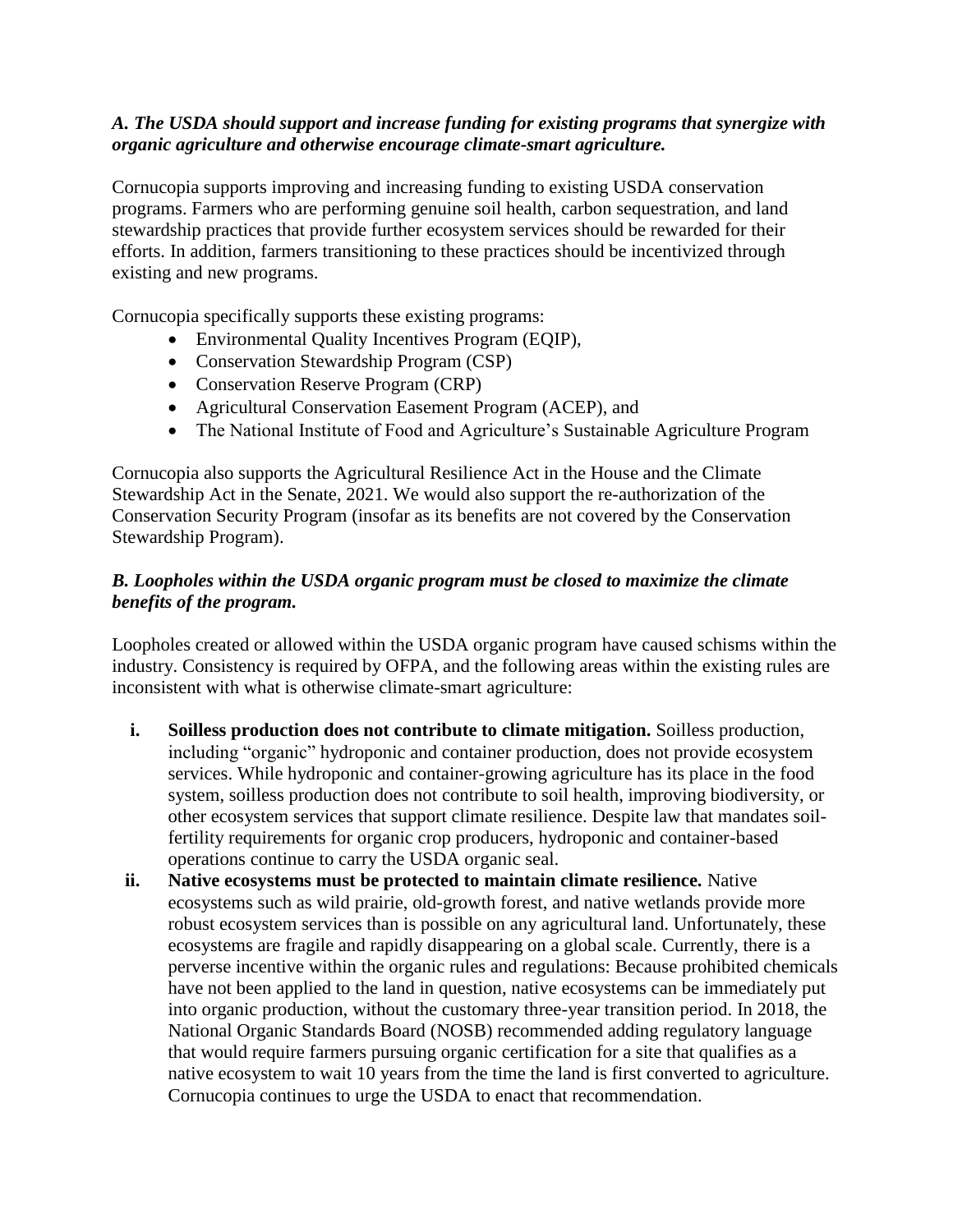- **iii. Concentrated livestock production is not climate-smart or in line with organic principles.** Regulatory and enforcement shortfalls for organic livestock and poultry have allowed highly concentrated operations to be certified organic. As already discussed, research shows that some of the most climate friendly farming systems are those that combine livestock and pasture in a relationship that mimics the grazing patterns of wild herds. Allowing the expansion of industrialized livestock operations is counterproductive to climate-smart agriculture, as concentrated livestock are among the largest polluters in agriculture.
- **iv. The "origin of livestock" loophole has unintentionally allowed organic dairies to cycle conventional livestock in and out of organic production.** This loophole must be closed to give authentic organic dairies that emphasize climate-smart practices a fighting chance.

## *C. Improve existing rules, regulations, and programs and enforcement of those tools.*

Cornucopia recommends making the organic rules and regulations more rigorous. Climate-smart practices that are already present within the organic standards should have stricter standards and stronger enforcement. The existing requirements to use soil building practices (such as crop rotations, cover cropping, careful tillage, and use of compost) and support biodiversity are quantifiable and should be measured. We recommend utilizing resources produced by the Wild Farm Alliance to guide standards concerning biodiversity.

In addition, Cornucopia suggests these improvements to existing programs:

- Incentivize the transition to organic agriculture, specifically to include BIPOC (Black, Indigenous, and people of color) who have been historically marginalized in USDA programs.
- Solidify the role of the National Organic Standards Board (NOSB) by requiring the National Organic Program to respond to their recommendations in a timely manner and allowing the NOSB to control their own work agenda. Made up of 15 members of the organic community, the NOSB is uniquely equipped to address organic issues as they arise.
- Provide the NOSB with technical support, particularly in the areas of research and legal advice.
- Increase research funding into regionally adapted cultivars and animal breeds that are ideally suited to changing climates and to farming systems that are proven to be climate-friendly.

#### *D. Improve organic cost share and incentivize producer transitions.*

In light of continued market stress due to the COVID-19 pandemic, Cornucopia advocates for policy and funding improvements to the Organic Certification Cost Share Program.

In August 2020, the USDA's Farm Service Agency announced reduced reimbursement rates for the program, which helps organic farmers recoup some of their certification costs. This change hobbles community-scale farmers that rely on these programs to continue their climate-smart farming practices.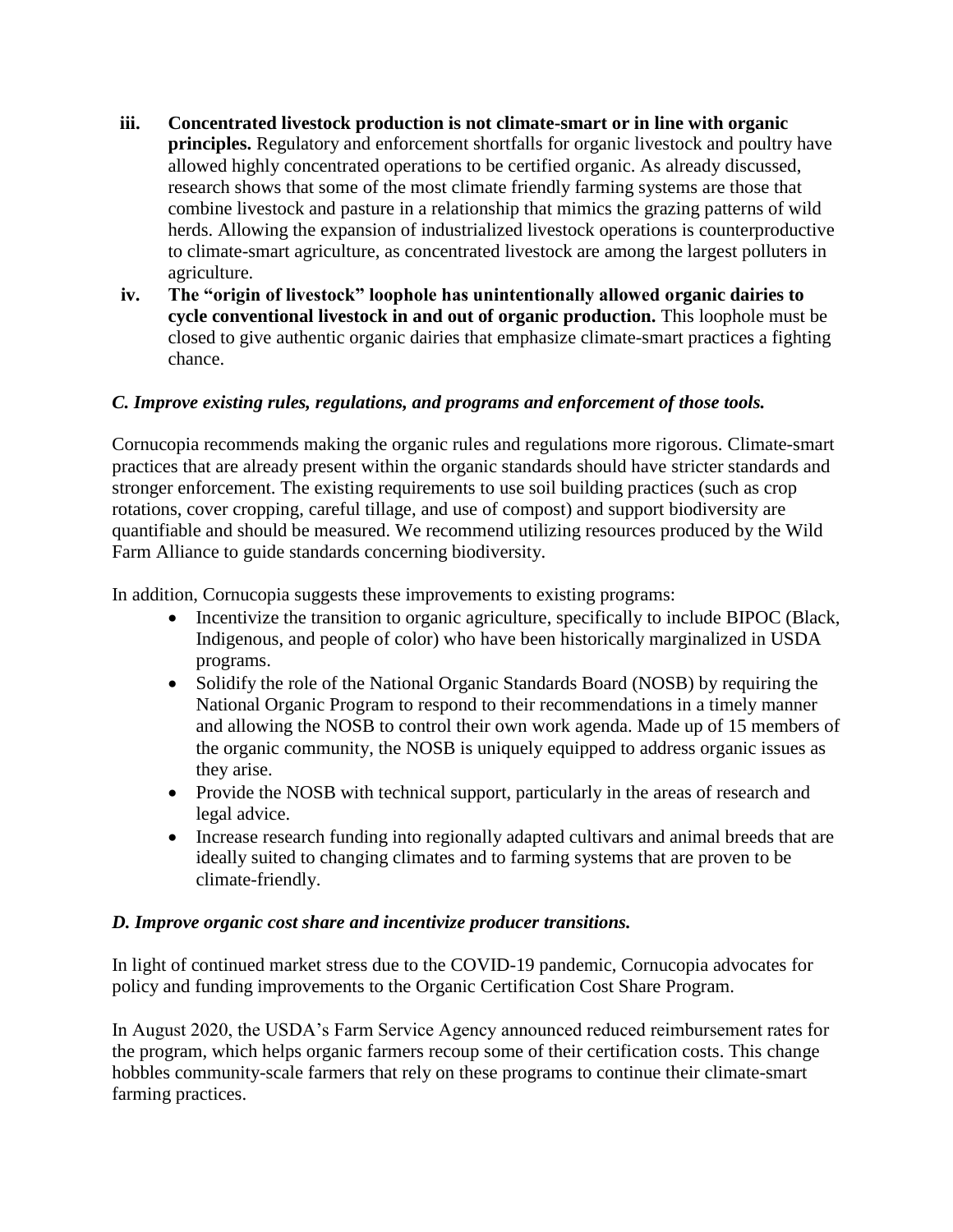Cost share payments should be restored and increased for organic farmers so that they can rely on their certification costs being covered. Cornucopia recommends increasing reimbursement rates to \$1,000 annually per certification scope.

The cost share program reimbursement process should also be improved. Reimbursements should go directly to organic certifiers to reduce certification fees, as opposed to reimbursing organic operations the fees they pay to certifiers.

Cornucopia further recommends expanding the cost share program to address costs faced by farmers transitioning to organic.

# **2. What new strategies should USDA explore to encourage voluntary adoption of climate-smart agriculture and forestry practices?**

Cornucopia supports the NOC's comments on this question. In summary, Cornucopia supports:

- Creation of a Farmer-to-Farmer Mentorship Program for Farmers Transitioning to Organic,
- Addressing land access challenges for organic farmers, particularly BIPOC farmers and aspiring producers, and;
- Creation of a new Organic Stewardship Program within the NRCS.

## **B. How can partners and stakeholders, including State, local and Tribal governments and the private sector, work with USDA in advancing climatesmart agricultural and forestry practices?**

Cornucopia supports the National Organic Coalition's comments on this question. Specifically, research and funding should focus on the needs of local watersheds rather than trying to tackle climate change mitigation problems on a national scale.

As the USDA works with other partners and stakeholders, it is vital that historically underrepresented peoples are not left out of planning, conversation, and leadership. Discriminatory practices have led to unequal assistance in different areas of the country and every effort should be made to undo this ongoing injustice.

## **C. How can USDA help support emerging markets for carbon and greenhouse gases where agriculture and forestry can supply carbon benefits?**

### **Carbon markets are not appropriate for food production agriculture and are ineffective for climate change mitigation.**

Carbon markets are not the answer to climate change in the food system or elsewhere. Some of the current federal legislative and policy initiatives focus on private carbon market schemes where polluting entities can offset their environmental impacts by purchasing carbon credits. Most of these carbon market schemes in the agriculture system seem to be structured to attract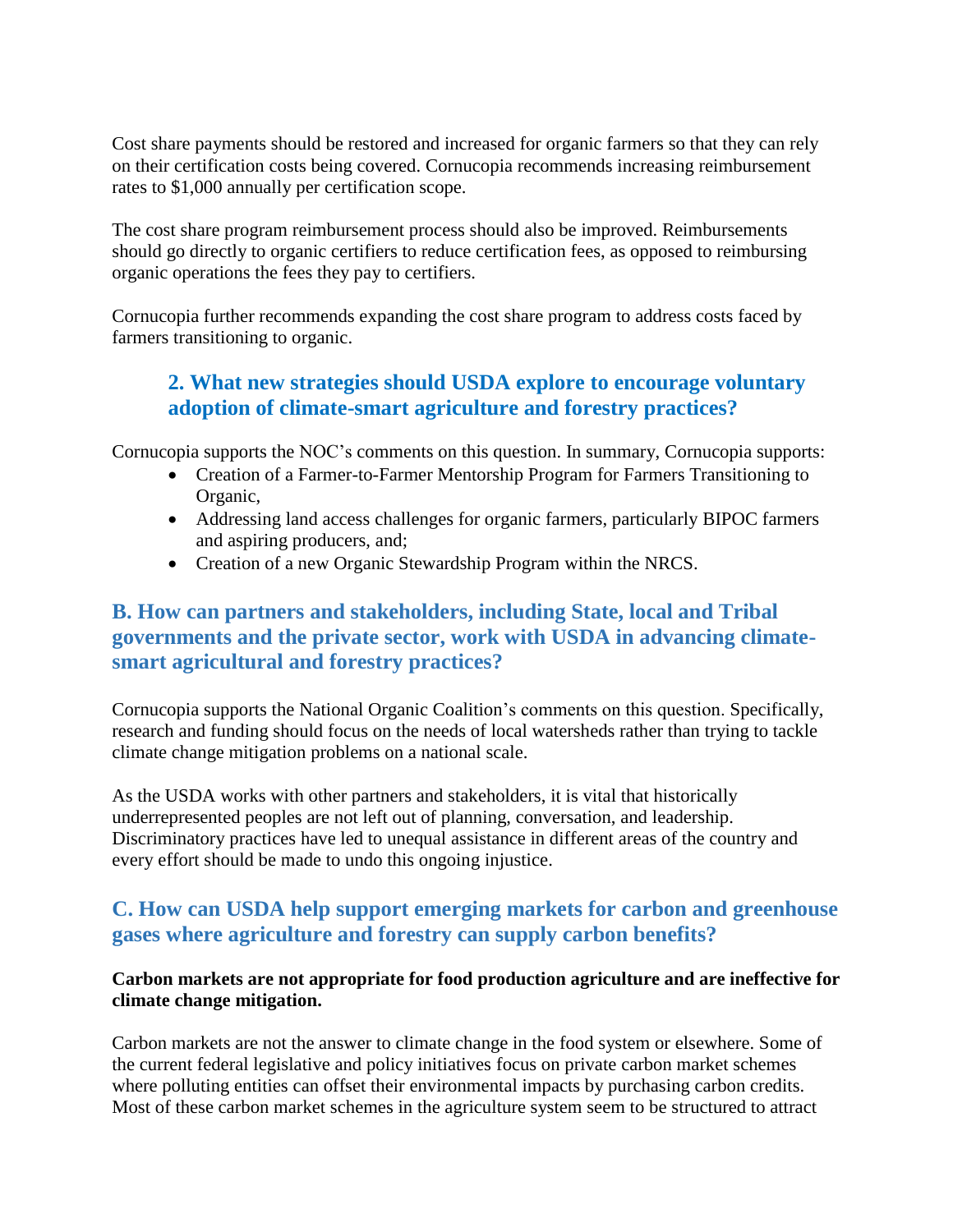larger scale farmers who agree to modify their agricultural practices, and then offer payments based on measuring the annual increases of soil carbon sequestered from the atmosphere.

Carbon markets come with some insurmountable problems:

- There is no way to accurately measure soil carbon in agricultural soils to the degree needed to truly offset big polluters.
- Carbon markets do not actually change the behavior of polluters who create the majority of global emissions.
- There is huge potential for fraud and risk of polluters "greenwashing" their carbon credits while their polluting externalities continue unabated.
- Communities of color are often more adversely impacted by industrial pollution, putting them at greater risk for adverse health effects. Under carbon market schemes, this risk would be unmitigated.
- The current carbon market schemes only reward new adaptors, leaving tried and true soil health practitioners to finance their own beneficial practices.
- Carbon markets entirely ignore the volatile nature of the carbon cycle, particularly when it comes to soils.

The paper [Why Carbon Markets Won't Work for Agriculture](https://www.iatp.org/documents/why-carbon-markets-wont-work-agriculture) outlines in detail the reasons carbon markets are inappropriate for climate-smart practices.<sup>25</sup> Further, Institute for Agriculture and Trade Policy and National Family Farm Coalition made a [joint statement](https://nffc.net/iatp-and-nffc-report-on-carbon-markets-and-climate-policy/) on carbon markets and how they do not work for agriculture.<sup>26</sup>

Most organic farmers have been using climate-friendly practices for years and few of the suggested market approaches award farmers who have improved soil health for decades.

## **D. What data, tools, and research are needed for USDA to effectively carry out climate-smart agriculture and forestry strategies?**

## *1. Ongoing research should focus principles of continuous improvement and adaptive management in the face of climate crisis and de-emphasize intensification in agriculture.*

Cornucopia supports investing in research that furthers the development of holistic soil-based production based on agroecological principles. The FAO describes agroecology as "…an integrated approach that simultaneously applies ecological and social concepts and principles to the design and management of food and agricultural systems. It seeks to optimize the interactions between plants, animals, humans and the environment while taking into consideration the social

<sup>&</sup>lt;sup>25</sup> IATP and National Family Farm Coalition. Feb 4, 2020. "Why Carbon Markets Won't Work for Agriculture." <https://www.iatp.org/documents/why-carbon-markets-wont-work-agriculture>

<sup>&</sup>lt;sup>26</sup> National Family Farm Coalition. February 4, 2020. "IATP and NFFC Report on Carbon Markets and Climate Policy.[" https://nffc.net/iatp-and-nffc-report-on-carbon-markets-and-climate-policy/](https://nffc.net/iatp-and-nffc-report-on-carbon-markets-and-climate-policy/)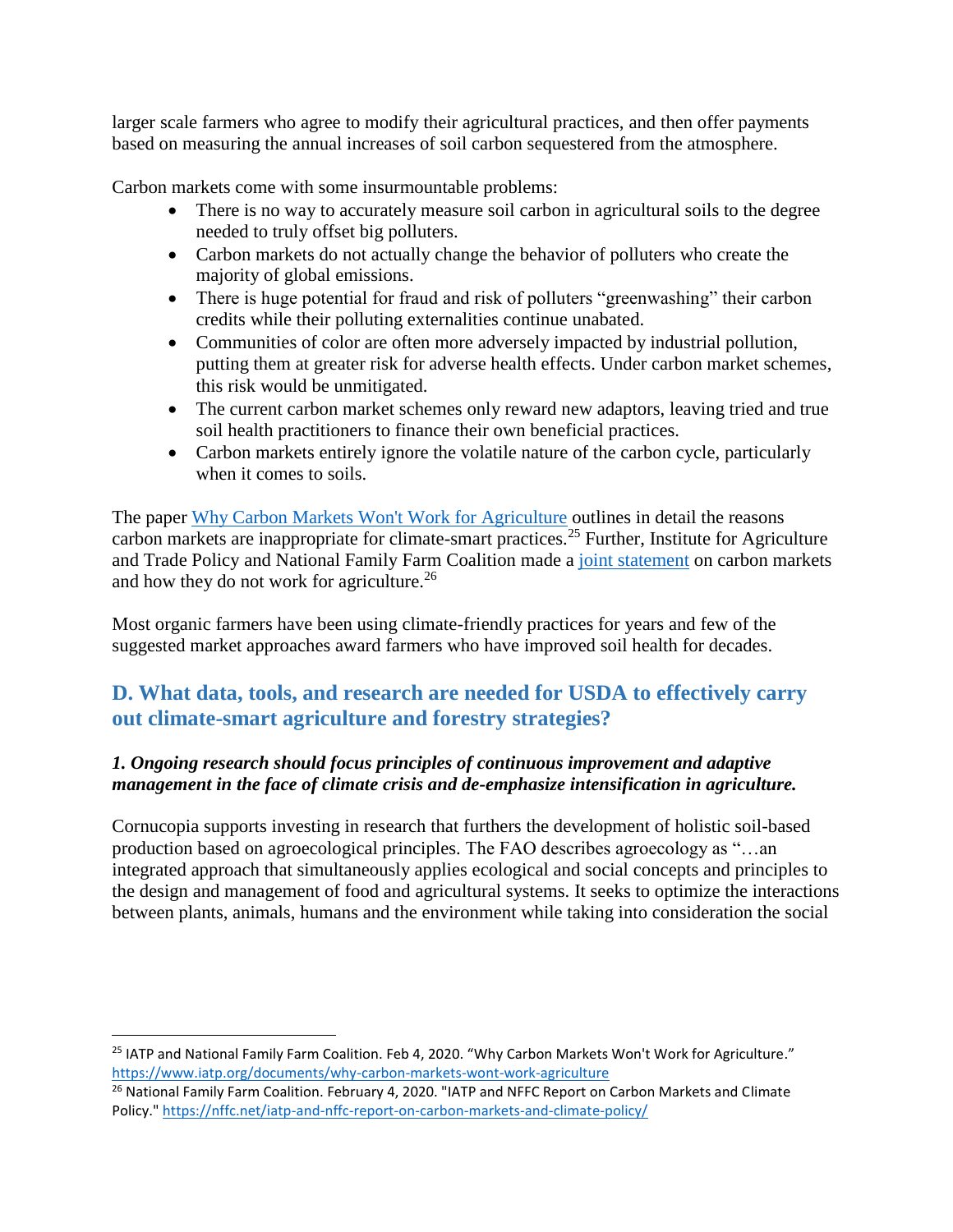aspects that need to be addressed for a sustainable and fair food system."<sup>27</sup> Agroecological management of our food system is likely to offset the trade-off between production and environmental impacts.

As mentioned throughout these comments, Cornucopia recommends an increase in federal research dollars focused on organic agriculture and climate-friendly food production. Cornucopia specifically supports funding research in these areas:

- Research into nutrition, particularly micronutrients, from different production systems. Preliminary research suggests that soil-based organic systems produce more nutrient dense food, which is an important factor in sustainability.
- Increased funding and research into soil science, including determining the benefits of organic management and the impacts of pesticides and synthetic fertilizers on soil health and climate mitigation in different production systems.
- Increased research into perennial crop varieties, intercropping, permaculture, silvopasture, and other techniques that focus on carbon sequestration.
- Research into agricultural resilience in farms and agricultural infrastructure is needed in light of climate insecurity.
- Research into the impacts of monoculture on soil, biodiversity, and climate resilience and how it compares to diversified systems.
- Cornucopia also supports the research priorities for organic agriculture and climate change offered by the Organic Farming Research Foundation.<sup>28</sup>

## *2. Tools and funding that support good land stewardship in agriculture must be emphasized.*

Cornucopia supports expanding funding and access to conservation and land stewardship programs across the board. Farmers cannot be expected to take on all the risks of stewarding the climate themselves.

Expanding farmer conservation programs must be tempered by checks on corporate power and limitations on industry access to public programs targeted at family farmers. Corporate control of our food and agriculture system is hostile to efforts to address the climate crisis. Ultimately the USDA should encourage voluntary adoption of climate-smart agricultural practices through evidence-based practices, not corporate speculation.

In addition, Cornucopia supports expanding education and extension efforts so that producers have access to the most up-to-date information about climate-friendly agricultural practices *and the programs that help incentivize and encourage those practices.*

This should include but not be limited to:

<sup>&</sup>lt;sup>27</sup> Food and Agriculture Organization of the United Nations. "THE 10 ELEMENTS OF AGROECOLOGY GUIDING THE TRANSITION TO SUSTAINABLE FOOD AND AGRICULTURAL SYSTEMS.[" http://www.fao.org/3/i9037en/i9037en.pdf](http://www.fao.org/3/i9037en/i9037en.pdf) <sup>28</sup> Organic Farming Research Foundation. 2020. "Research Priorities For Organic Agriculture and Climate Change 2020." [https://ofrf.org/wp-content/uploads/2020/08/RESEARCH-PRIORITIES-FOR-ORGANIC-AGRICULTURE-AND-](https://ofrf.org/wp-content/uploads/2020/08/RESEARCH-PRIORITIES-FOR-ORGANIC-AGRICULTURE-AND-CLIMATE-CHANGE-2020.pdf)[CLIMATE-CHANGE-2020.pdf](https://ofrf.org/wp-content/uploads/2020/08/RESEARCH-PRIORITIES-FOR-ORGANIC-AGRICULTURE-AND-CLIMATE-CHANGE-2020.pdf)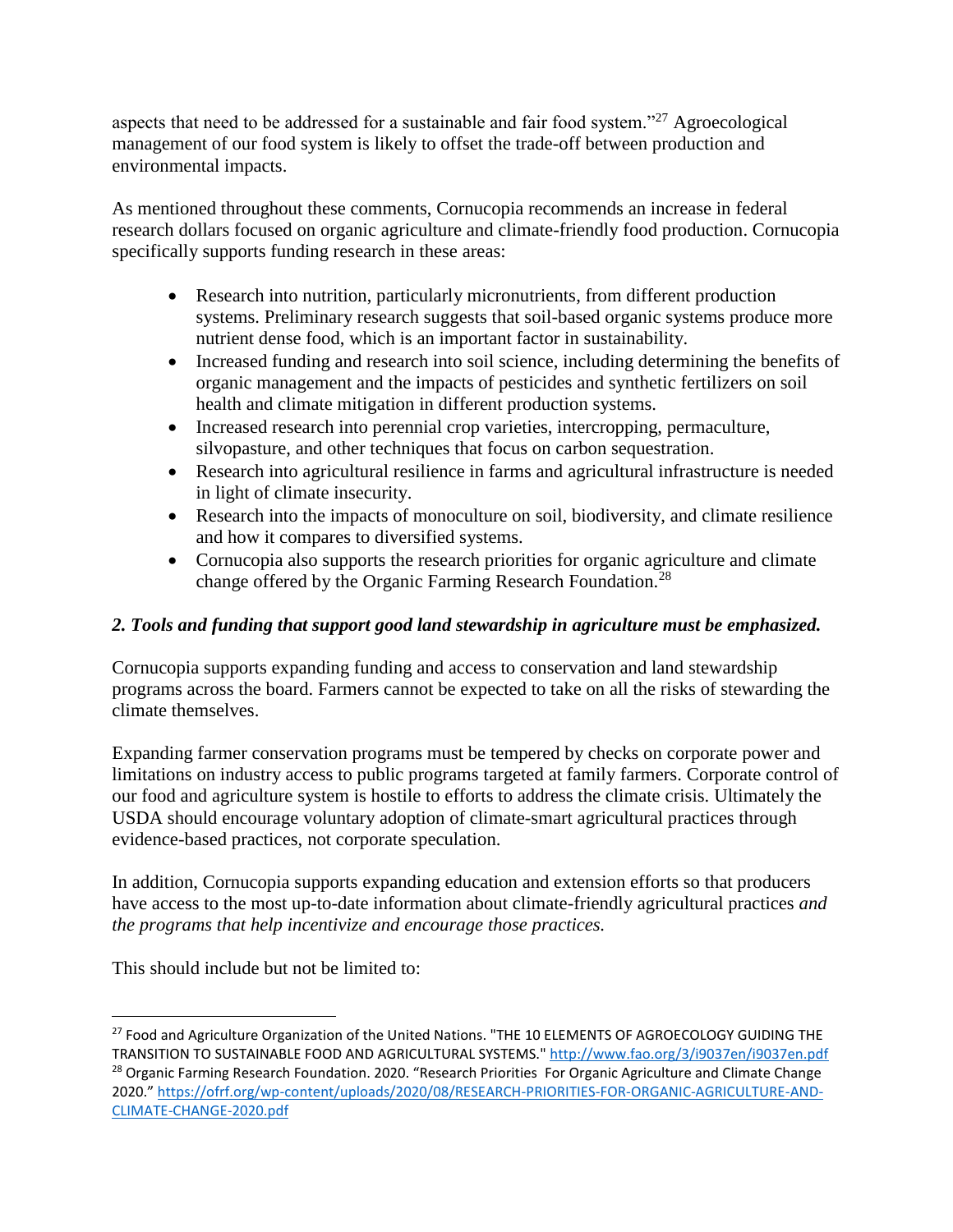- Increased funding toward ATTRA, a federally funded information and research clearinghouse that provides high-value information and technical assistance to farmers, ranchers, extension agents, and educators regarding sustainable agriculture.
- Increasing education, access, and funding to help people of color who have been the most heavily impacted by the negative aspects of the industrialized food system and who have been historically marginalized in USDA programs.

# **E. How can USDA encourage the voluntary adoption of climate-smart agricultural and forestry practices in an efficient way, where the benefits accrue to producers?**

The organic label is an existing voluntary program that can be improved by strengthening cost share and regulations and providing more monies for enforcement and incentive programs.

As already discussed, the best and most expedient way toward truly climate-smart agriculture is to incentivize farmers to use climate-friendly practices for existing conservation programs like the Environmental Quality Incentives Program (EQIP), the Conservation Stewardship Program (CSP), and the Conservation Reserve Program (CRP). The funding and scope of these programs should be expanded and targeted toward rewarding farming practices that are proven to mitigate climate change risk.

To counterbalance these efforts, practices that *harm climate resilience*, such as the overuse of synthetic fertilizers, pesticides, and mono-cropping, should be discouraged. Incentive programs, subsidies, and crop insurance should all be premised on quantifiably good land stewardship, not corporate handouts.

Other examples of worthy practices to employ include using supply management to raise farmgate prices while limiting over-production of commodity crops, addressing corporate monopolies in the agriculture sector (including limiting corporate ownership of agricultural land), and strengthening local food supply chains (particularly in communities of color and/or within known food deserts).

Climate change presents challenges for farmers and eaters globally. Conventional agricultural practices have contributed to climate change through many avenues.<sup>29</sup> Emissions from the sector predominantly come from intensification, which includes heavy use of fossil fuels (on-farm and in the manufacturing of pesticides and fertilizers) and soil degradation. Now that we know better, we must do better.

Even with this knowledge, policymakers, stakeholders, and society as a whole must remember that the role of agriculture in climate mitigation is a much broader topic than climate science alone can inform. The conversation around climate and food production includes considerations of economic and technical feasibility, preferences for food supply and land-use, and notions of

<sup>&</sup>lt;sup>29</sup> John Lynch, Michelle Cain, David Frame, and Raymond Pierrehumbert. February 3, 2021. "Agriculture's Contribution to Climate Change and Role in Mitigation Is Distinct From Predominantly Fossil CO2-Emitting Sectors." Front. Sustain. Food Syst., 4:300.<https://www.frontiersin.org/articles/10.3389/fsufs.2020.518039/full>